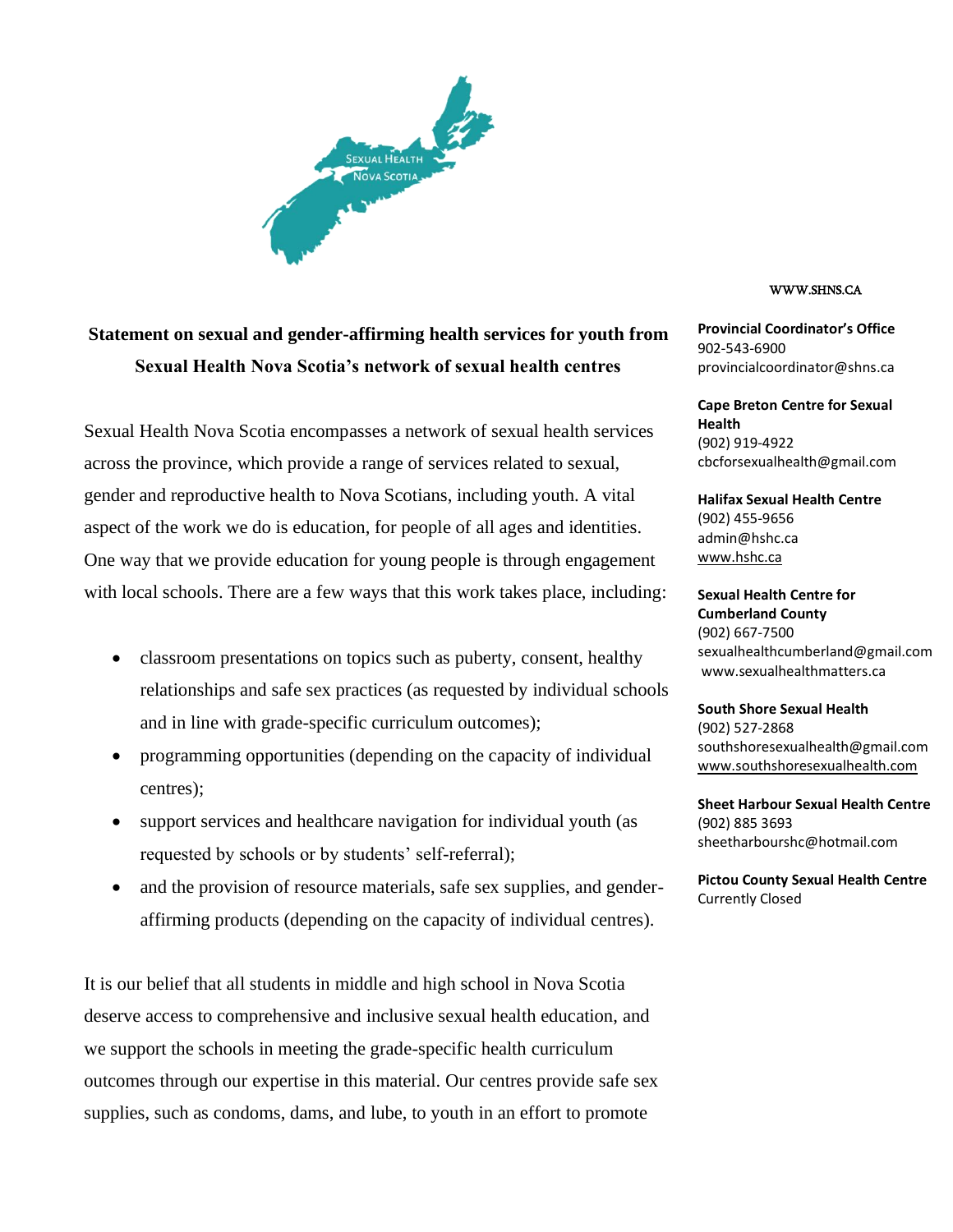

safe sex practices, reduce the spread of sexually-transmitted infections and prevent unwanted pregnancies.

Included in this education is understanding the diversity of sexual orientation and gender identity. We are committed to best practices in healthcare for supporting transgender and gender diverse youth, including providing access to gender-affirming care. An essential element of our work, within the scope of our organization, is to provide supportive services to gender-diverse and trans youth when they engage with our programming in both schools and the community. This means celebrating trans and gender diverse youth for who they are, advocating for their health and safety, and actively working against transphobia, misinformation and discrimination in our schools and communities. We also hope to reduce the experience of gender dysphoria for trans and gender diverse youth by providing them with education and resources that affirm their identities and support them in whatever aspects of social or medical transition they wish to undertake. Cisgender (non-trans) youth also benefit from education about these products and about the experiences of their trans peers, which helps to prevent transphobic bullying and discrimination.

Our work is supported by and aligned with, the NS Department of Education's Healthy Living curriculum and resource *Guidelines for Supporting Transgender and Gender-nonconforming Students*, The NS Department of Health & Wellness, The Mental Health Foundation of NS, our federal affiliate Action Canada for Sexual Health & Rights, and many community-based

## WWW.SHNS.CA

**Provincial Coordinator's Office** 902-543-6900 provincialcoordinator@shns.ca

**Cape Breton Centre for Sexual Health** (902) 919-4922 cbcforsexualhealth@gmail.com

**Halifax Sexual Health Centre** (902) 455-9656 admin@hshc.ca www.hshc.ca

**Sexual Health Centre for Cumberland County** (902) 667-7500 sexualhealthcumberland@gmail.com www.sexualhealthmatters.ca

**South Shore Sexual Health** (902) 527-2868 southshoresexualhealth@gmail.com www.southshoresexualhealth.com

**Sheet Harbour Sexual Health Centre** (902) 885 3693 sheetharbourshc@hotmail.com

**Pictou County Sexual Health Centre** Currently Closed